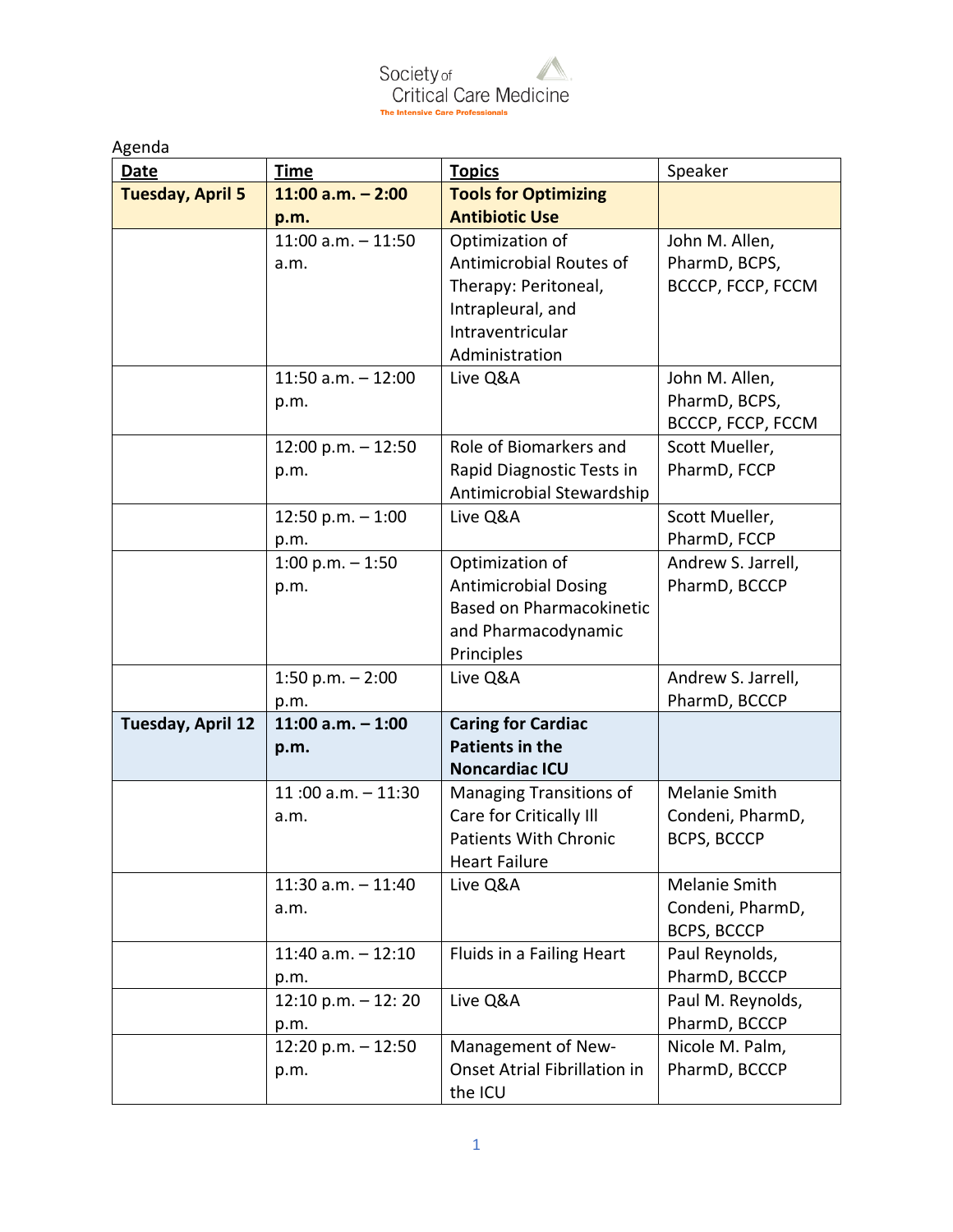

|                          | $12:50 p.m. - 1:00$   | Live Q&A                                  | Nicole M. Palm,          |
|--------------------------|-----------------------|-------------------------------------------|--------------------------|
|                          | p.m.                  |                                           | PharmD, BCCCP            |
| <b>Tuesday, April 26</b> | 11:00 a.m. $-1:00$    | <b>Updates in Oncologic</b>               |                          |
|                          | p.m.                  | <b>Critical Care</b>                      |                          |
|                          | $11:00$ a.m. $-11:30$ | Oncologic Emergencies in                  | <b>Heather Personett</b> |
|                          | a.m.                  | the ICU                                   | May, PharmD, BCPS,       |
|                          |                       |                                           | BCCCP, FCCM              |
|                          | $11:30$ a.m. $-11:40$ | Live Q&A                                  | <b>Heather Personett</b> |
|                          | a.m.                  |                                           | May, PharmD, BCPS,       |
|                          |                       |                                           | BCCCP, FCCM              |
|                          | $11:40$ a.m. $-12:10$ | CAR-T Cell Therapy and                    | Anne R.T. Brown,         |
|                          | p.m.                  | <b>Acute Toxicity</b>                     | PharmD, BCCCP,           |
|                          |                       | Management                                | <b>FCCM</b>              |
|                          | 12:10 p.m. $-12:20$   | Live Q&A                                  | Anne R.T. Brown,         |
|                          | p.m.                  |                                           | PharmD, BCCCP,           |
|                          |                       |                                           | <b>FCCM</b>              |
|                          | 12:20 p.m. $-$ 12:50  | Recognizing Immune                        | Jessica L. Elefritz,     |
|                          | p.m.                  | Checkpoint Inhibitor                      | PharmD, BCCCP            |
|                          |                       | <b>Toxicities</b>                         |                          |
|                          | 12:50 p.m. $-1:00$    | Live Q&A                                  | Jessica L. Elefritz,     |
|                          |                       |                                           |                          |
|                          | p.m.                  |                                           | PharmD, BCCCP            |
| <b>Tuesday, May 3</b>    | $11:00$ a.m. $-2:00$  | <b>Teaching and Mentorship</b>            |                          |
|                          | p.m.                  | <b>Pearls</b>                             |                          |
|                          | $11:00$ a.m. $-11:35$ | <b>Tenets of Precepting</b>               | Trisha N. Branan,        |
|                          | a.m.                  |                                           | PharmD, BCCCP            |
|                          | $11:35$ a.m. $-11:45$ | Live Q&A                                  | Trisha N. Branan,        |
|                          | a.m.                  |                                           | PharmD, BCCCP            |
|                          | $11:45$ a.m. $-12:20$ | Teaching on the Fly:                      | Judith Jacobi,           |
|                          | p.m.                  | <b>Informal Bedside</b>                   | PharmD, FCCP,            |
|                          |                       | <b>Education and Alternative</b>          | BCCCP, MCCM              |
|                          |                       | <b>Strategies</b>                         |                          |
|                          | 12:20 p.m. $- 12:30$  | Live Q&A                                  | Judith Jacobi, FCCP,     |
|                          | p.m.                  |                                           | <b>BCCCP, MCCM</b>       |
|                          | 12:30 p.m. $-1:05$    | <b>Teaching Across</b>                    | Andrea Sikora,           |
|                          | p.m.                  | <b>Generational Gaps and</b>              | PharmD, MSCR,            |
|                          |                       | <b>Engaging Over Virtual</b><br>Platforms | BCPS, BCCCP, FCCM        |
|                          | $1:05$ p.m. $-1:15$   | Live Q&A                                  | Andrea Sikora,           |
|                          | p.m.                  |                                           | PharmD, MSCR,            |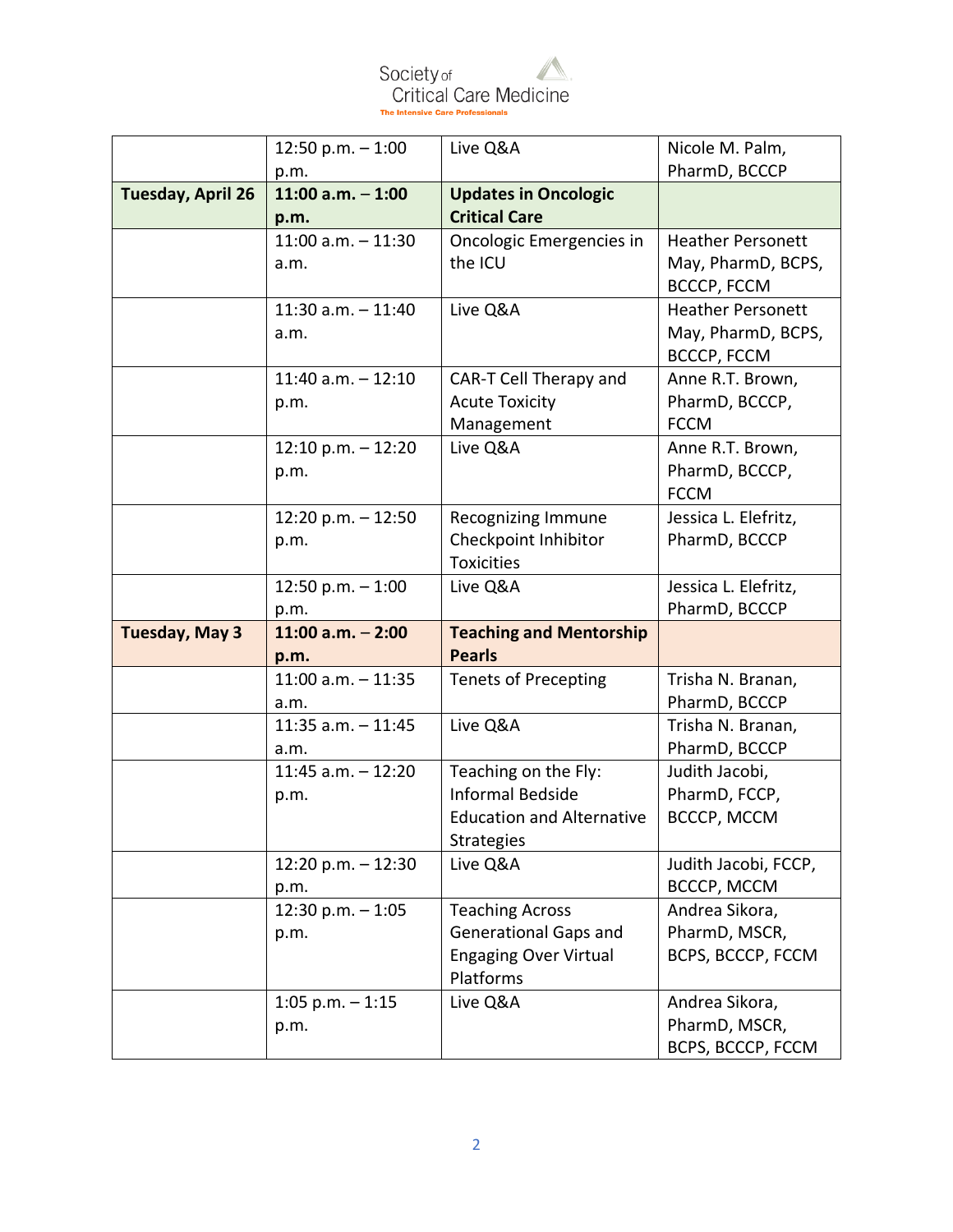

|                        | $1:15$ p.m. $-1:50$         | It's a Two-Way Street:           | Christina M. Rose,                         |
|------------------------|-----------------------------|----------------------------------|--------------------------------------------|
|                        | p.m.                        | Roadmap to Mentorship            | PharmD, BCCCP,                             |
|                        |                             | and Sponsorship                  | <b>FCCM</b>                                |
|                        | 1:50 p.m. $- 2:00$          | Live Q&A                         | Christina M. Rose,                         |
|                        | p.m.                        |                                  | PharmD, BCCCP                              |
| Tuesday, May 10        | 11:00 a.m. $-1:00$          | <b>Overdose Woes: What's</b>     |                                            |
|                        | p.m.                        | <b>New in Toxicology</b>         |                                            |
|                        | $11:00$ a.m. $-11:30$       | Treating the Unknown:            | Megan A. Rech,                             |
|                        | a.m.                        | <b>Strategies for Evaluating</b> | PharmD, BCCCP                              |
|                        |                             | Possible Overdose When           |                                            |
|                        |                             | the History Isn't Present        |                                            |
|                        | $11:30$ a.m. $-11:40$       | Live Q&A                         | Megan A. Rech,                             |
|                        | a.m.                        |                                  | PharmD, BCCCP                              |
|                        | $11:40$ a.m. $-12:10$       | Novel Drugs of Abuse:            | Caitlin S. Brown,                          |
|                        | p.m.                        | Synthetic Agents, Opioid         | PharmD, BCCCP                              |
|                        |                             | Analogs, and Other Drugs         |                                            |
|                        | $12:10$ p.m. $-12:20$       | Live Q&A                         | Caitlin S. Brown,                          |
|                        | p.m.                        |                                  | PharmD, BCCCP                              |
|                        | 12:20 p.m. - 12:50          | Transitions of Care to the       | Rachel M. Kruer,                           |
|                        | p.m.                        | ICU: Providing Ongoing           | PharmD, BCCCP,                             |
|                        |                             | <b>Treatment and Managing</b>    | CNSC, FCCM                                 |
|                        |                             | Withdrawal                       |                                            |
|                        | $12:50 p.m. - 1:00$         | Live Q&A                         | Rachel M. Kruer,                           |
|                        | p.m.                        |                                  | PharmD, BCCCP,                             |
|                        |                             |                                  | <b>FCCM</b>                                |
| <b>Tuesday, May 17</b> | $11:00$ a.m. $- 2:00$       | <b>Acid Base</b>                 |                                            |
|                        | p.m.                        |                                  |                                            |
|                        | $11:00$ a.m. $-11:35$       | <b>General Evaluation of</b>     | Amy L. Dzierba,                            |
|                        | a.m.                        | <b>Acid-Base Abnormalities</b>   | PharmD, FCCP,                              |
|                        |                             |                                  | BCCCP, FCCM                                |
|                        | $11:35$ a.m. $-11:45$       | Live Q&A                         | Amy L. Dzierba,                            |
|                        | a.m.                        |                                  | PharmD, FCCP,                              |
|                        |                             |                                  | BCCCP, FCCM                                |
|                        | $11:45$ a.m. $-12:20$       | latrogenic Causes of Acid-       | Melanie Laine,                             |
|                        | p.m.                        | <b>Base Abnormalities</b>        | PharmD, BCCCP                              |
|                        | 12:20 p.m. $- 12:30$        | Live Q&A                         | Melanie Laine,                             |
|                        | p.m.                        |                                  | PharmD, BCCCP                              |
|                        | 12:30 p.m. $-1:05$          | To Use or Not to Use:            | Michael Liu, PharmD,                       |
|                        | p.m.                        | <b>Bicarbonate Infusion</b>      | BCCCP, BCNSP, BCPS                         |
|                        |                             |                                  |                                            |
|                        |                             | Controversies                    |                                            |
|                        | $1:05$ p.m. $-1:15$<br>p.m. | Live Q&A                         | Michael Liu, PharmD,<br>BCCCP, BCNSP, BCPS |